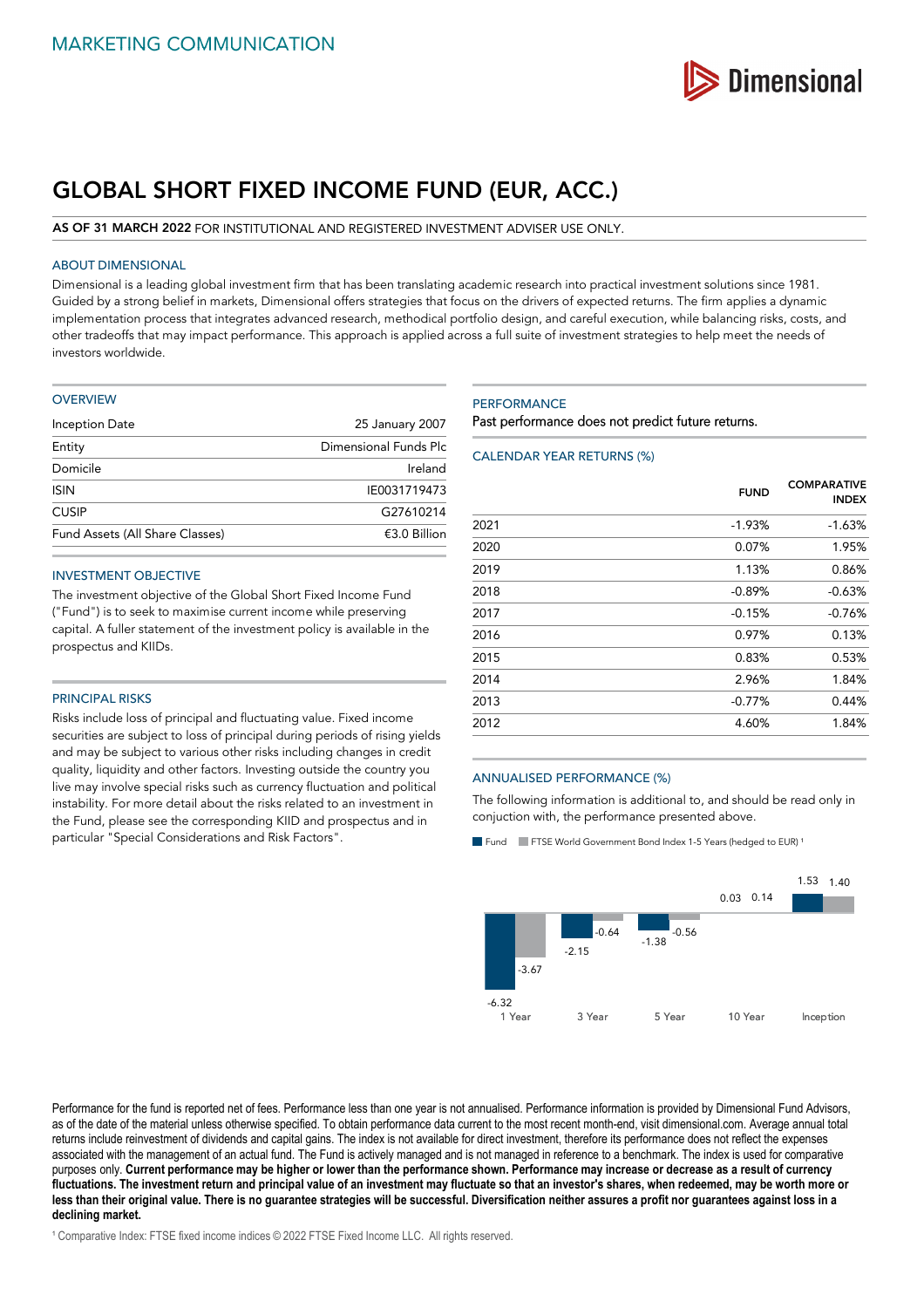## CREDIT ALLOCATION ²

| AAA | 43.63% |
|-----|--------|
| AA  | 49.82% |
| A   | 6.55%  |

## MATURITY ALLOCATION

| 0 - 3 Months  |        |
|---------------|--------|
| 3 - 6 Months  |        |
| 6 - 9 Months  |        |
| 9 - 12 Months |        |
| 1 - 3 Years   | 20.43% |
| 3 - 5 Years   | 79.57% |
| 5 - 7 Years   |        |
|               |        |

## **CHARACTERISTICS**

| Number of Holdings       | 183   |
|--------------------------|-------|
| Average Maturity (Years) | 3.59  |
| Yield to Maturity        | 1.72% |
| Average Duration (Years) | 3.45  |

## TOP COUNTRIES

| Canada               | 23.87% |
|----------------------|--------|
| Supranational        | 18.19% |
| <b>United States</b> | 17.43% |
| Australia            | 9.09%  |
| Germany              | 5.13%  |
|                      |        |

## **CHARGES**

| Annual Management Charge  | 0.21% |
|---------------------------|-------|
| Ongoing Charges Figure ** | 0.25% |

The ongoing charges figure shown here is an annualised estimate of the charges as there has been a reasonably significant difference to the last reported ongoing charges figure. The Fund's annual report for each financial year will include detail on the exact charges made. It excludes portfolio transaction costs and performance fees, if any.

\*\* As at 1 April 2022

<sup>&</sup>lt;sup>2</sup> Credit rating agencies Moody's Investor Service, Fitch Ratings, and Standards & Poor's Corporation rate the credit quality of debt issues. For reporting purposes, we generally assign a composite rating based on stated ratings from Nationally Recognized Statistical Ratings Organizations (''NRSROs''). For example, if Moody's, Fitch, and S&P all provide ratings, we assign the median rating. In certain instances, such as Pre-Refunded Municipals and US Treasury and Agency securities, we will assign the internal Dimensional rating. The internal Dimensional rating can only be as high as the highest stated credit rating from an NRSRO.